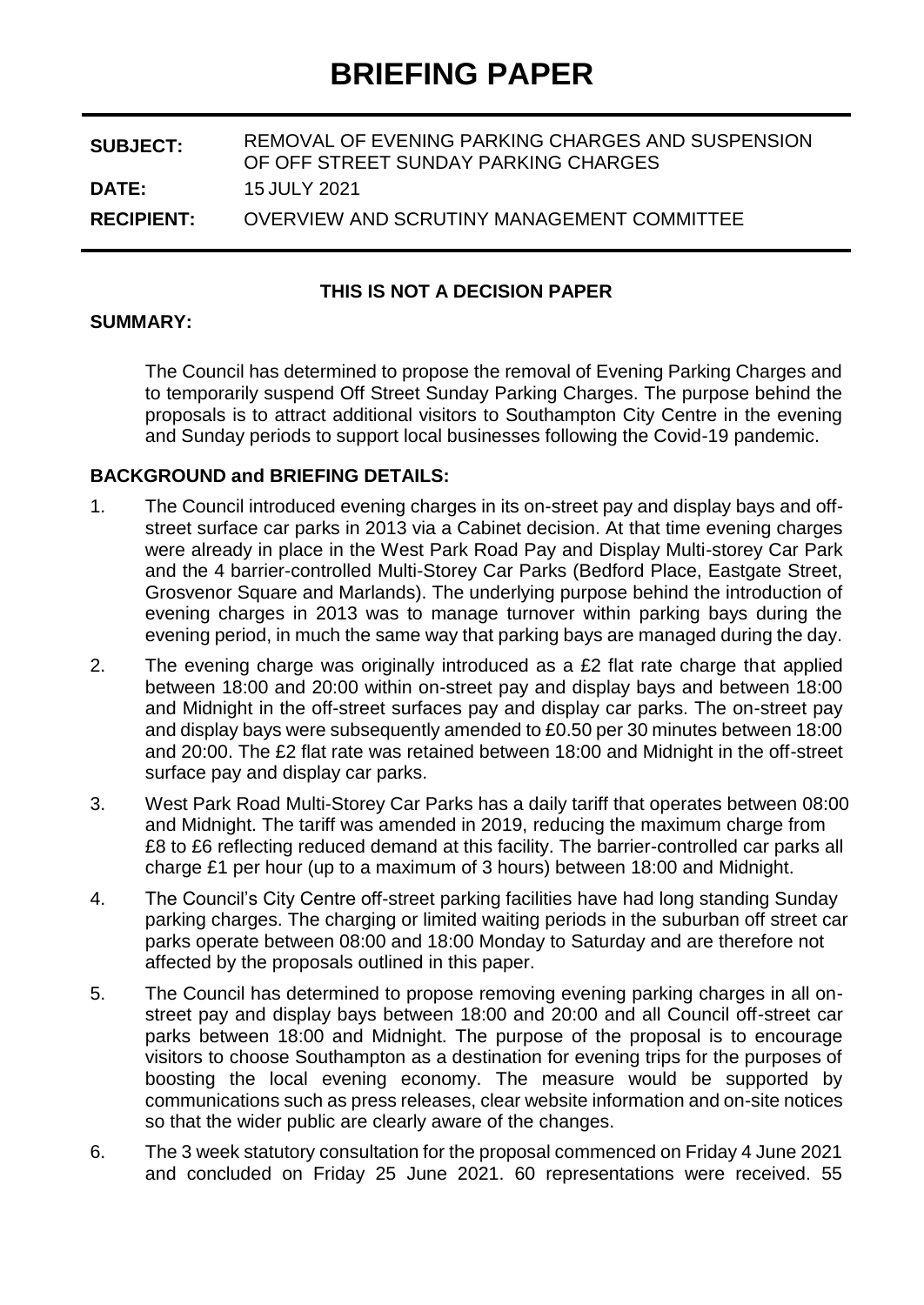representations were submitted in opposition to the proposal. 1 representation was submitted in support of the proposal. 4 representations were submitted as neutral comments. An appendix to the Cabinet report, published on 9 July, provides details of the representations and the response provided by officers.

- 7. In proposing the removal of the evening charge, due consideration is given to the following points;
	- The resident population of Bargate Ward (City Centre) increased by 58% between 2001 and the 2011 census, progressing from being the Ward with the lowest population in the City, to the Ward with the highest population. The current estimated population of the Ward is approximately 23,400 (2018 mid-year estimate) and is set to grow to 28,000 by 2024. This growth over the past two decades has been, and will continue to be driven by, high density residential developments, such as the Fruit & Veg Market and Leisure World. Evening charges contributed to the management of overspill parking by City Centre residents who may otherwise decide to park on-street or in Council off-street facilities upon returning home from work. It is not anticipated that the removal of parking charges would prompt an immediate change in resident parking behaviour. However, it is identified that there is a need to balance resident and visitor parking needs following the removal of evening parking charges. It is recommended that this is addressed by committing to propose the reintroduction of evening parking charges in the Council's 5 multi-storey car parks.
	- The current Local Transport Plan (Connected to Southampton 2040), adopted in 2019 sets the strategic policy framework. This includes the supporting Parking Plan (2019) as a supporting document which sought to manage the supply as part of a strategy to support future Park and Ride, the sustainable growth of the City Centre and managing traffic on and within the Inner Ring Road. The LTP along with national policy, such as the National Bus Strategy and Gear Change, provide the framework to be considered for a non-car based recovery from Covid-19. While evening charges may make a small adverse impact in the delivery of these objectives, the Council will continue to facilitate and promote a range of alternative travel modes such as walking, cycling and e-scooters, while working with local public transport operators to provide attractive alternative journey options.
- 8. The on-street pay and display charges in the City Centre are underpinned by the First Controlled Zone which operates between 08:00 and 20:00. This also denotes the operating period for the single yellow lines within the City Centre. It is noted that current DfT guidance does not recommended the implementation of Controlled Zones across a large area in this way. The Council has therefore used this opportunity to examine each single yellow line location within the City Centre and determine whether they should become 'No Waiting at Any Time' (double yellow lines), 'No Waiting 08:00 to 18:00' or left as 'No Waiting 08:00 to 20:00'. This was proposed as part of the consultation on removing evening charges. 1 representation relating specifically to this proposal was received during the consultation.
- 9. Following the 2013 introduction of evening charges, some City Centre residents requested alternative parking provision. The Council determined to facilitate this by offering a range of Season Ticket options only available to City Centre residents. The Season Tickets still seek to manage parking via appropriate pricing with the reduced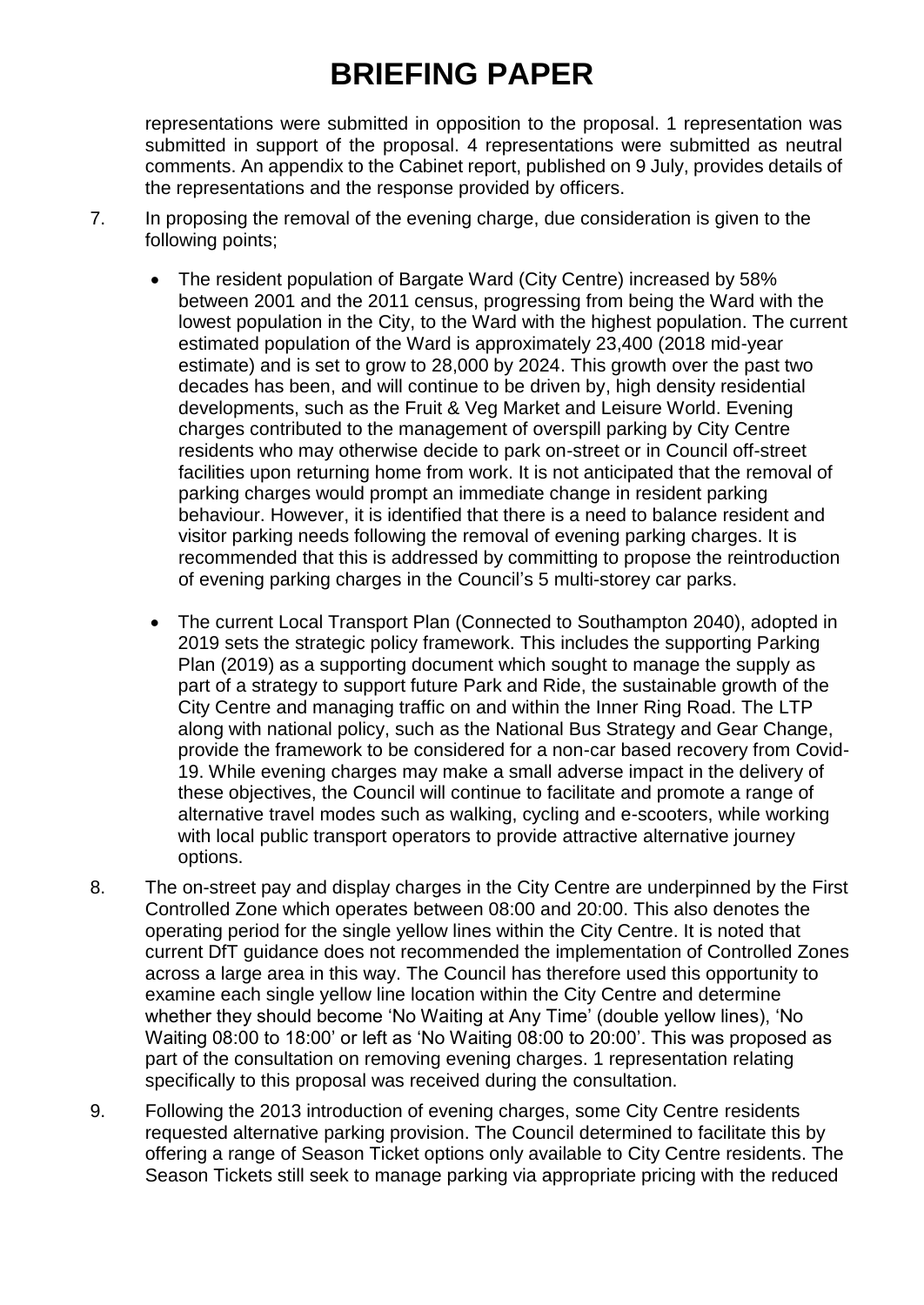cost being reflective of the fact that many residents will be working during the day and would not be parking at peak times. The removal of the evening charging period may impact on whether City Centre residents determine to purchase a Season Ticket. Some of the Season Tickets would also no longer have value as they cover the evening period only. Therefore, as part of the proposal, the Council has determined to propose amending the City Centre Season Tickets as follows:

- Annual City Centre Resident On Street Evening and Weekend Season Ticket to be reduced from £400 to £300
- Annual City Centre On Street Season Ticket to be reduced from £1000 to £900
- Annual City Centre Resident Off Street Season Ticket to be reduced from £725 to £650
- Six Month City Centre Resident Off Street Season Ticket to be reduced from £375 to £340
- The addition of a Six Month City Centre Resident Season Ticket to be priced at £475
- The removal of the City Centre Resident On Street Evening Season Ticket option
- The removal of the Annual Off Street Overnight Season Ticket option

No representations relating specifically to these proposals were received during the consultation.

- 10. Furthermore, it is noted that the change in the effective terms and conditions of the parking environment may prompt residents to request refunds on their existing season tickets. Were this facilitated on a pro-rata basis, the maximum financial impact is projected as £30,000.
- 11. The Council has also proposed to suspend off-street parking charges on Sundays until 02/01/2022. The purpose of this temporary suspension being to set Southampton apart from other regional retail destinations in the months following the removal of all lockdown measures and the opening up of the economy, so that City Centre businesses benefit from additional visitors on Sundays. This proposal, if approved, would be supported by communications such as press releases, clear website information and on-site notices so that the wider public are clearly aware of this offer.

## **RESOURCE/POLICY/FINANCIAL/LEGAL IMPLICATIONS:**

## **FINANCE**

- 12. Receipts from car parking are split into Off Street income, which is paid directly to the General Fund, and On Street income, which is ringfenced in line with section 2 of the Highways Act 1984. The proposal to remove evening charges will impact on both streams of revenue, although the estimated cost of the proposal is difficult to accurately assess as a result of the changing circumstances in respect of Covid-19.
- 13. The estimate of lost income for the delegated decision to suspend off street evening and Sunday charges between 21 June and 31 July is estimated at a maximum of £0.155M.
- 14. The proposal to scrap evening charges from 1 August onwards is estimated at £0.547M in 2021/22. Of the £0.547M, £0.131M is a loss of On Street income, and £0.416M is loss of Off street income. The full year impact of the proposal for 2022/23 is calculated to be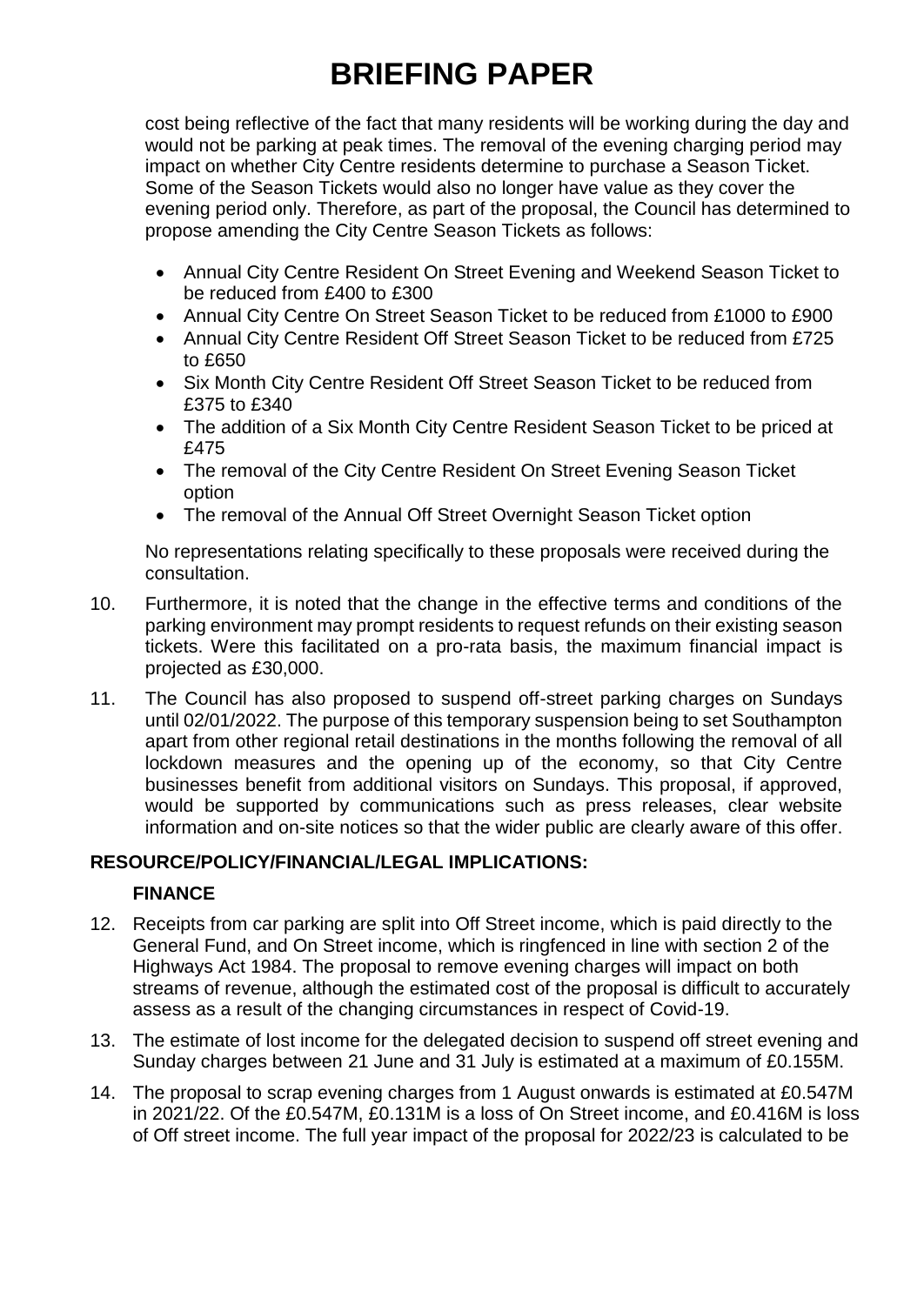£0.84m, of which £0.64M is loss of Off Street parking income, £0.2M is loss of On Street parking income.

- 15. Reintroducing evening charges for Multi Storey Car Parks on 1 June 2023 will increase income by £0.25M from the 2023/24 financial year, on the assumption that car parking income has recovered to pre-pandemic levels.
- 16. The proposal to suspend Sunday charges for off street parking facilities is also difficult to estimate on the basis it is dependent on post-pandemic recovery assumptions, but lost income to the General Fund arising from the proposal is estimated to be £0.154m between 1 August 2021 and 2 January 2022.
- 17. There are some incidental costs associated with the proposed changes, including the cost of the Traffic Regulation Order (TRO), and amendments to signage and meters. This is estimated to cost £0.01M and to be met from the On Street Parking reserve.
- 18. Season ticket refunds are expected to cost a maximum of £0.03M in 2021/22 as a result of changes made. The impact of price reductions as proposed in paragraph 9 would be a maximum exposure of £0.01M across both off and on street revenue, assuming no benefit from take up of the 6 month resident season ticket option.
- 19. The Council receives rental income from the NCP car park within its property portfolio. There is a risk that the removal of evening charges could impact on level of rental income, however, evening tariffs for Council and West Quay car parks have been more favourable historically and the impact is not expected to be significant.
- 20. Given the bulk of the impact would be borne by the General Fund, it is proposed that £0.3M from the On Street account is utilised to mitigate the impact on the General Fund each year. This is allowable under subsection 4b of the Highways act 1984.

| On-Street Parking Reserve from 01/08/2021              | 2021/22<br>£'000 | 2022/23<br>£'000 | 2023/24<br>£'000 |
|--------------------------------------------------------|------------------|------------------|------------------|
| Loss of On-Street Evening charges Income               | 131              | 200              | 200              |
| <b>Contribution to General Fund</b>                    | 300              | 300              | 300              |
| Impact of season ticket refunds & price<br>adjustments | 15               | 3                |                  |
| Signage and other one off costs                        | 10               | 0                |                  |
| Impact on On Street Account                            | 456              | 503              | 503              |
| <b>Current Forecast Closing Balance</b>                | 2,063            | 3,265            | 4,265            |
| <b>Revised Closing Balance</b>                         | 1,607            | 2,306            | 2,806            |

21. The table below summarises the impact on the On Street reserve: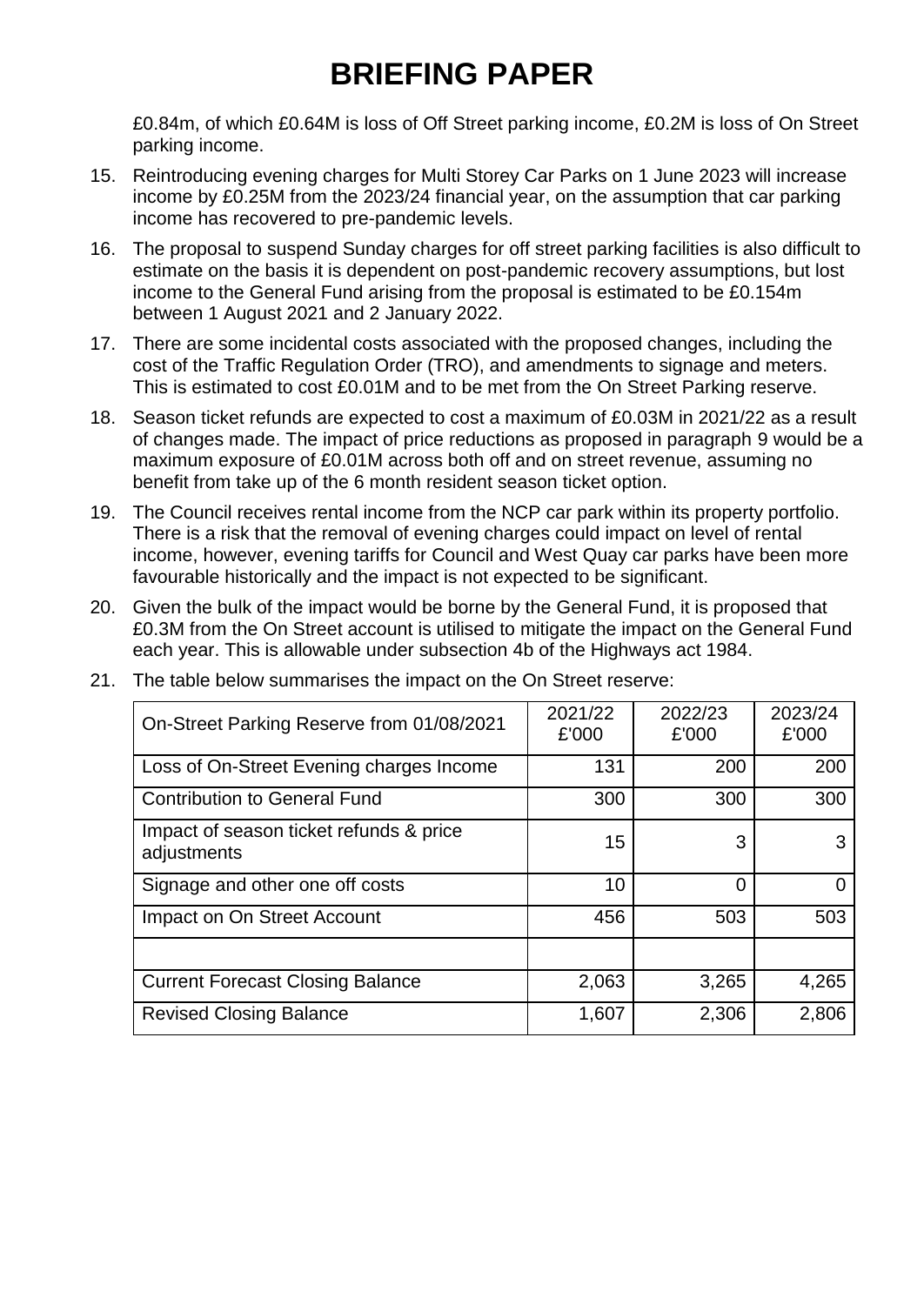22. The following table summarises the impact on the General Fund:

| Off Street General Fund impact                                         | 2021/22<br>£'000 | 2022/23<br>£'000 | 2023/24<br>£'000 |
|------------------------------------------------------------------------|------------------|------------------|------------------|
| Suspension of Sunday & evening charges from 21<br>June to 31 July 2021 | 155              | 0                |                  |
| Off Street (Surface and MSCP) Evening<br>charges: from 1st August 2021 | 416              | 640              | 640              |
| Reintroduce MSCP evening charges 1 April 2023                          | 0                | 0                | (250)            |
| Scrap Sunday charges 1st August 2021 to 2<br>January 2022              | 154              | 0                |                  |
| Impact of season ticket refunds and price<br>adjustments               | 15               | 10               | 10               |
| <b>Contribution from On Street Account</b>                             | (300)            | (300)            | (300)            |
| Impact on General Fund                                                 | 440              | 350              | 50               |

23. It should be noted that the budget impacts will be dealt with as part of the administration's budget review process and will be presented to Full Council in July 2021.

### **PROPERTY**

24. There are no property implications inherent in the proposal.

#### **LEGAL**

- 25. Southampton City Council is the Local Highway Authority and the Traffic Authority for the City and as such has the power to restrict and regulate traffic under the Road Traffic Regulation Act 1984. The Act includes provision for the variation of off street and on street parking charges under Sections 35C and 46A respectively.
- 26. The following provision is available within the City of Southampton (Off-Street Parking Places) Order;
	- **2.1** The Council may suspend any provision of this Order at its complete discretion.
- 27. In recommending these proposals regard has been had to s.149 Equalities Act 2010 (the public sector equality duty) and a detailed Equalities Impact Assessment has been carried out to assess the impact of the proposals and any mitigation required which is included within the Cabinet report.
- 28. Regard has also been had to s.17 Crime & Disorder Act 1998 and it has been determined that the proposals will have no negative impact on crime or disorder in the relevant parking and amenity areas.

### **POLICY FRAMEWORK**